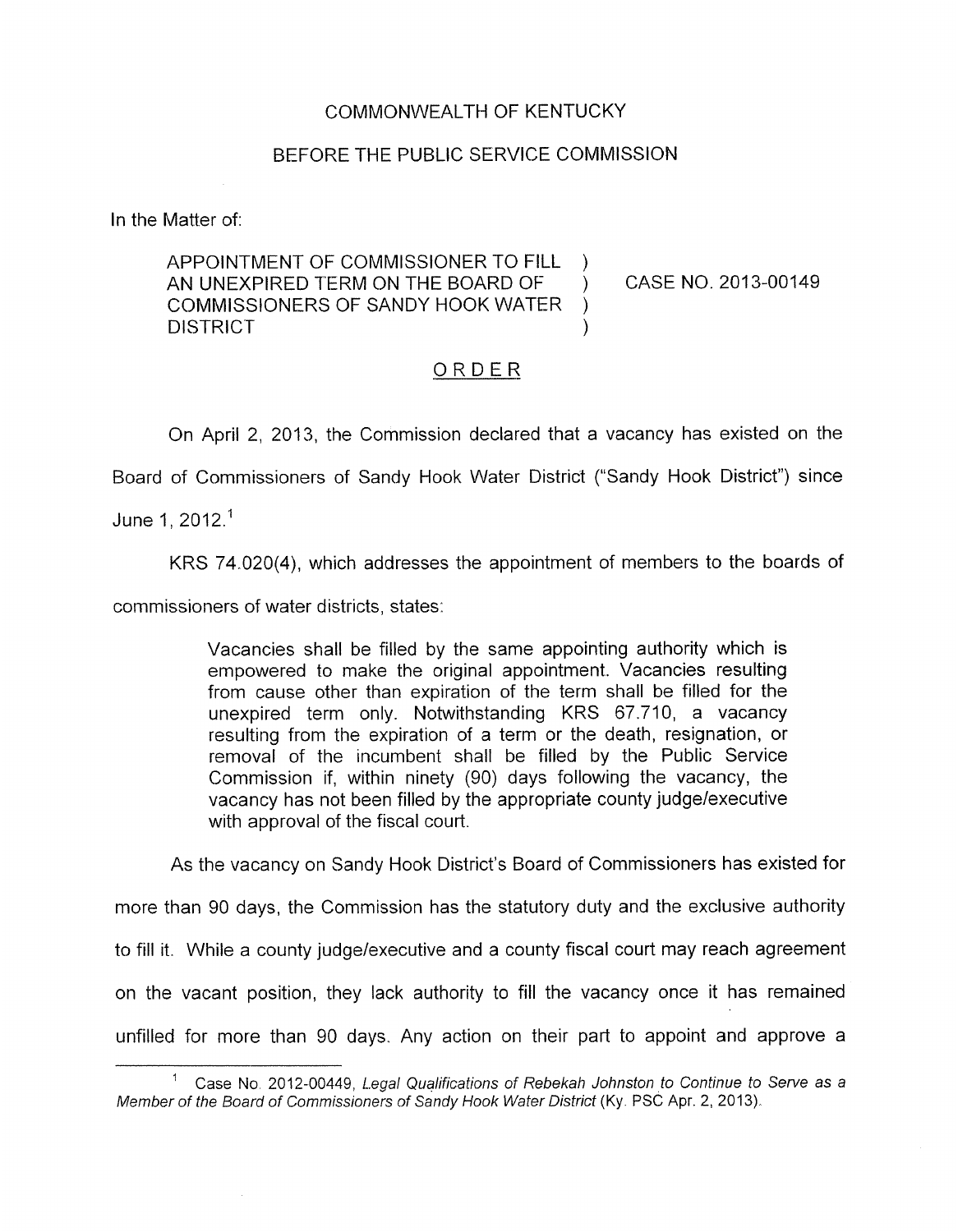candidate at that time has limited legal effect and constitutes only a recommendation to the Commission. $<sup>2</sup>$ </sup>

Accordingly, the Commission finds that a proceeding should be initiated to determine who should be appointed to fill the vacancy for the unexpired term of Rebekah Johnston. To ensure a wide range of candidates are considered, the Commission will permit all interested persons the opportunity to nominate candidates for the position and then will determine whether each of these candidates meets the constitutional and statutory requirements for the office of water district commissioner and, *of* those candidates that meet these requirements, which *is* best suited to sit on the Board of Commissioners. We will further direct that a copy of this Order be served upon the Elliott County Judge/Executive, Elliott County Fiscal Court, and Sandy Hook District's Board of Commissioners to notify them of this proceeding and to permit each to nominate candidates.

IT IS THEREFORE ORDERED that:

1. This proceeding is initiated to fill the vacancy on Sandy Hook District's Board of Commissioners that was created by Rebekah Johnston's failure to comply with KRS 74.020(8).

*2.*  Sandy Hook District is made a party to this proceeding.

*3.*  Within 20 days of the date of this Order, any person who wishes to nominate a candidate to fill the vacancy shall submit to the Commission in writing that candidate's name, address, and telephone number.

*See* Case **No.** 2008-00395, *Request to Fill Existing Vacancies on the Board of Commissioners 2 of Letcher County Water and Sewer District* (Ky. PSC Jan. 28, 2009).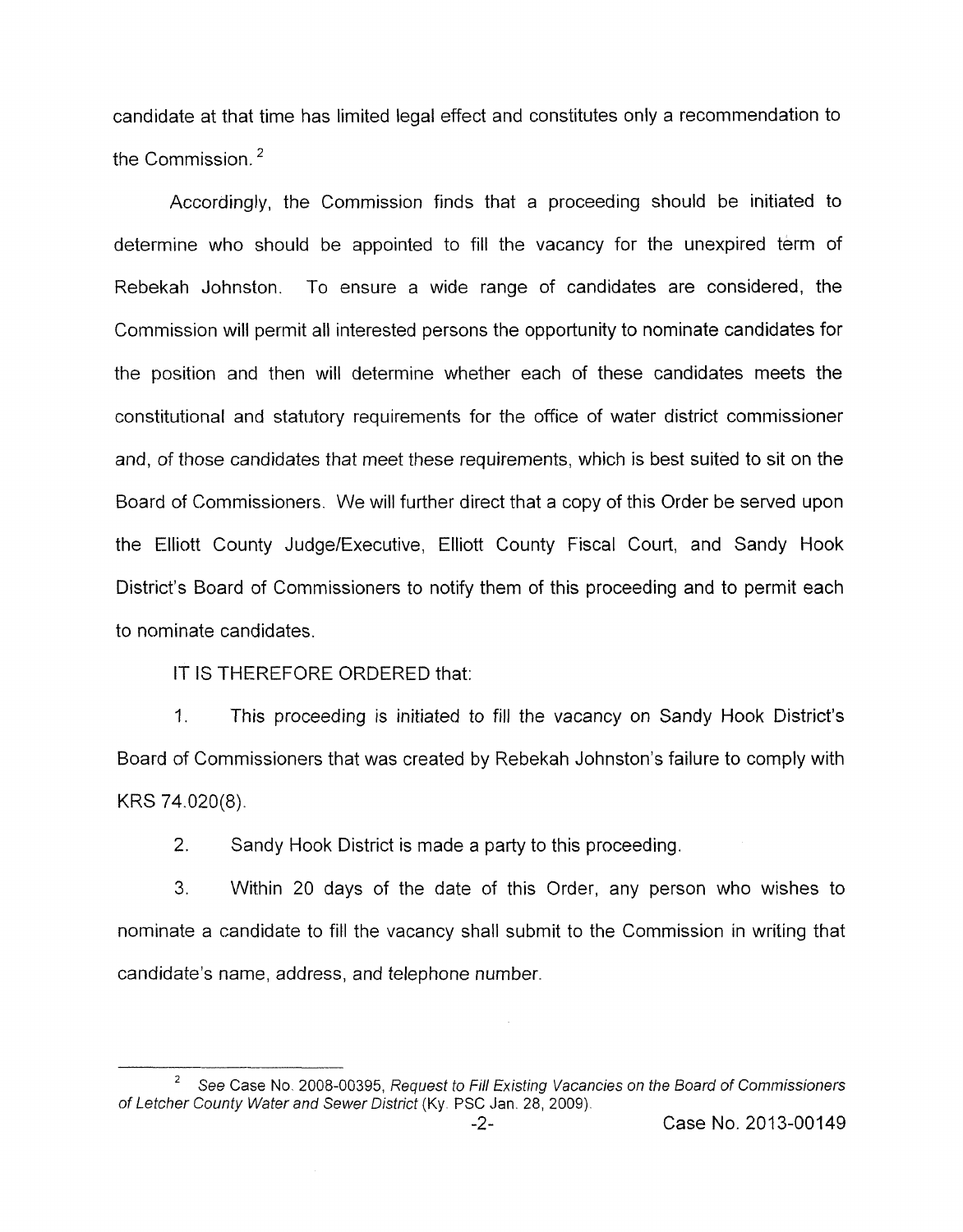4. Any party filing documents with the Commission shall serve a copy of those documents upon all other parties.

5. Service of any document or pleading shall be made in accordance with 807 KAR 5:001, Section 4(8).

6. The Executive Director shall serve a copy of this Order upon the Elliott County Judge/Executive, the members of Elliot County Fiscal Court, and the Elliott County Attorney, as well as Sandy Hook District.

By the Commission



 $\overline{a}$ **ATTES** Øir̂ector Exec

Case No. 2013-00149